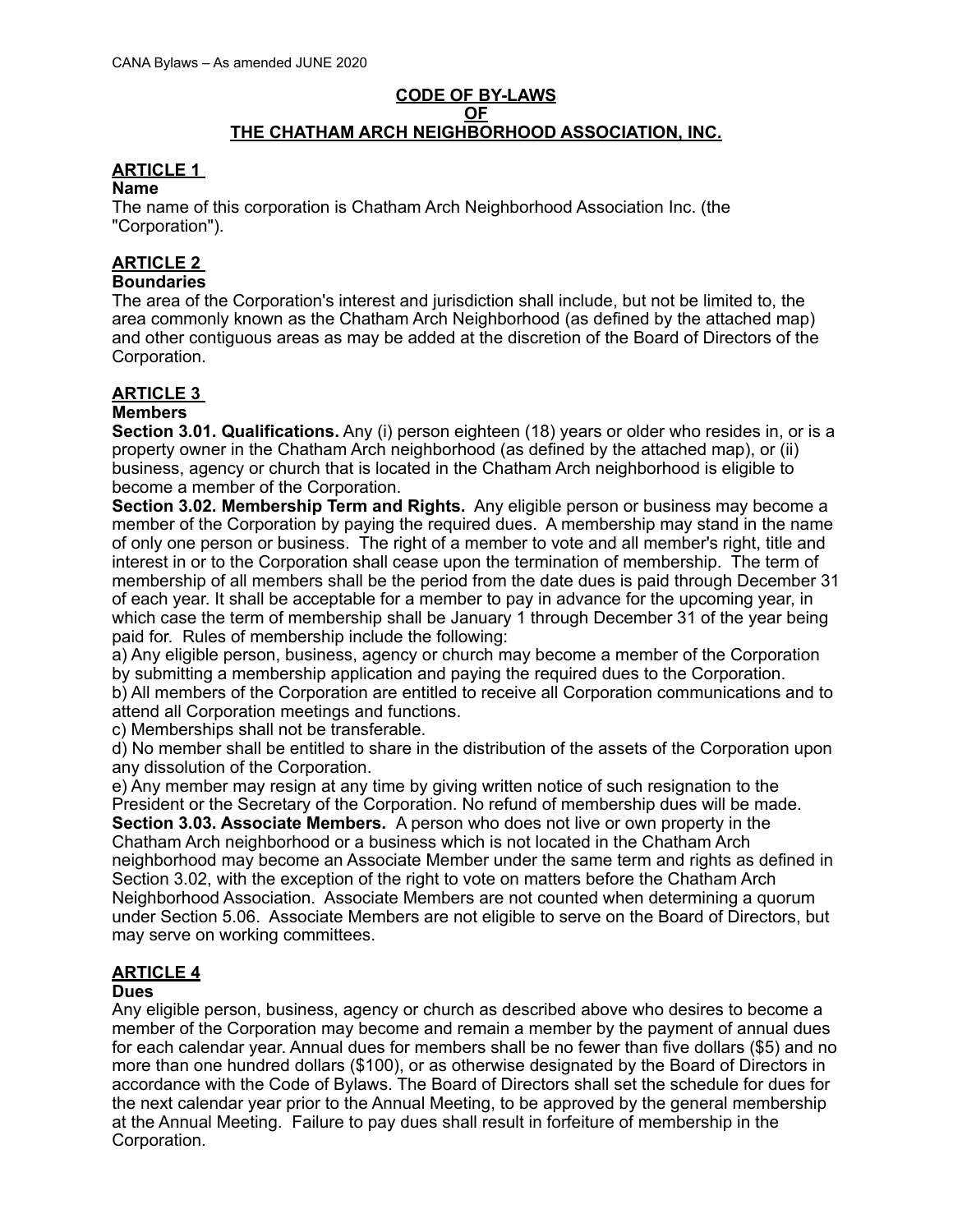### **ARTICLE 5**

#### **Meetings of Members**

**Section 5.01. Place of Meetings.** All meetings of the members shall be held at such places within the boundaries of the Chatham Arch Neighborhood as may be designated by the Board of Directors and specified in the respective notices thereof.

**Section 5.02. Annual meeting.** An annual meeting of the members shall be held at the November meeting of the Corporation.

**Section 5.03. Time of Meeting.** At a minimum, meetings of the members shall be held on the fourth Tuesday of February, April, July, September and November, or as otherwise designated from time to time by the Board of Directors.

**Section 5.04. Special meetings.** Special meetings of the members may be called by the President of the Corporation, by a majority vote of the Board of Directors, or by petition of members constituting ten percent (10%) of the membership of the Corporation.

**Section 5.05. Notice of meetings.** Notice of annual, monthly and special meetings shall be given to members by the President or Secretary of the Corporation by e-mailing to each member's e-mail address, as it appears on the records of the Corporation.

**Section 5.06. Quorum.** Ten percent (10%) of the members of the Corporation, represented in person, shall constitute a quorum for the transaction of business at any meeting of the Corporation.

**Section 5.07. Voting rights.** Each member of the Corporation shall be entitled to one vote on each motion at any meeting of the Corporation membership. Each business, agency or church shall designate one person as a voting representative, and that designation shall be recorded by the Corporation's President or Secretary prior to any membership meeting.

**Section 5.08. Majority vote.** A vote of the majority present and qualified to vote shall be required for approving any action on behalf of the Corporation, provided, however, that a quorum is present at the time of the vote.

## **ARTICLE 6**

**Board of Directors** 

**Section 6.01. Purpose.** The Board of Directors shall conduct the business and affairs of the Corporation.

**Section 6.02. Eligibility.** Only individuals who are Corporation members in good standing shall be eligible to serve as Directors.

**Section 6.03. Number of directors.** The number of Directors of the Corporation shall be eleven (11).

**Section 6.04. Representation.** The Nominating Committee of the Corporation should use the following non-mandatory guidelines when selecting a Board of Directors:

a) One Director should be an owner-occupant who has lived in the Chatham Arch neighborhood at least five (5) years;

b) One Director should be an owner-occupant who has lived in the Chatham Arch neighborhood fewer than five (5) years;

c) One Director should be a renter-occupant who lives in the Chatham Arch neighborhood;

d) One Director should be an owner-occupant of a condominium in the Chatham Arch neighborhood:

e) One Director should represent a business, church or agency in the Chatham Arch neighborhood:

f) One Director should represent a church in the Chatham Arch neighborhood; and

g) Five Directors should be elected at-large from the membership of the Corporation.

If the President's term in office is to end at approximately the same time as his or her Board term then, unless such nomination is otherwise not permitted by these By-laws, such person should be nominated so that they can continue to serve on the Board as the Immediate Past President.

**Section 6.05. Terms of Directors.** The Directors shall be divided into two groups, each of which is to be composed of approximately one-half of the total number of Directors, and based on when each Director was elected into office. At the annual meeting of the members each year, the number of Directors whose terms expire at such meeting shall be elected. The term of office for any Director elected at any annual meeting of the members shall be two (2) years. A Director elected to fill a vacancy shall serve the remaining term of the Director whose absence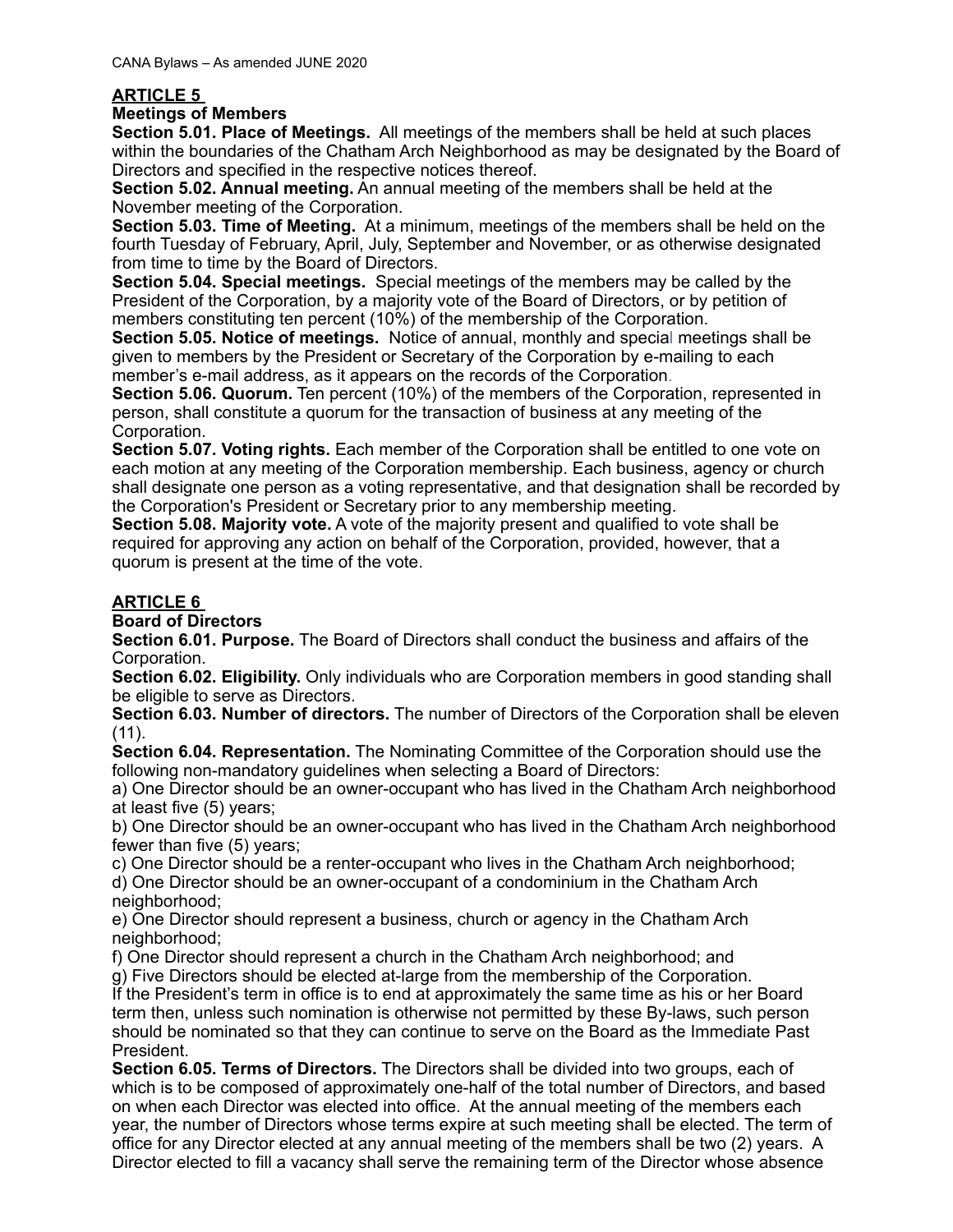created the vacancy. No person shall be eligible to serve as a Director for more than three (3) consecutive full terms of office to which he or she has been elected. Any Directors elected to fill a vacancy on the Board of Directors shall not be deemed to have served a full term of office as used above.

**Section 6.06. Election of Board of Directors.** Each year a Nominating Committee shall be formed comprised of two (2) representatives of the current Board of Directors and one (1) voting member of the Corporation who is not a Director and shall be elected at the October meeting of the Corporation. The Nominating Committee shall use the non-mandatory guidelines listed in Section 6.04 of these Bylaws when selecting candidates for the Board of Directors. The Nominating Committee shall nominate one person for each of the available positions on the Board of Directors outlined in this Article 6 and present its nominees at the November meeting of the members of the Corporation for election and the members shall elect a Board of Directors to serve a term as set forth in Section 6.05. In the event of a tie vote occurring at any election, the determination of the winner of such tie vote shall be decided by the toss of a coin.

**Section 6.07. Non-voting Members of the Board of Directors.** The Board of Directors shall have the power to invite a representative from local governmental or private organizations to attend meetings of the Board of Directors as Non-Voting Members. These organizations include, but are not limited to:

a) The Indianapolis Historic Preservation Commission

b) The Office of the Mayor of Indianapolis

c) Indiana Landmarks

d) Indianapolis Public Schools

e) Representatives of the contiguous Historic Preservation Districts

**Section 6.08. Vacancies; Resignations**. Any vacancy among the Directors caused by death, resignation, removal or otherwise shall be filled by a majority vote of all of the remaining Directors, provided, however, that the individual elected to fill the vacancy meets any applicable qualifications for the vacated office. A Director elected to fill a vacancy shall hold office until the expiration of the term of the Director whose absence caused the vacancy and until a successor shall be elected and qualified. Any director may resign at any time by giving written notice of such resignation to the Board of Directors, the President or the Secretary of the Corporation. A resignation is effective upon delivery unless the notice specifies a later effective date. The acceptance of a resignation shall not be necessary to make it effective.

**Section 6.09. Removal.** Any Director may be removed by the members, with or without cause, in accordance with the provisions of the Indiana Nonprofit Corporation Act of 1991, as amended (the "Act").

**Section 6.10. Regular meetings.** The Board of Directors shall meet at a time and place to be fixed by the Board of Directors.

**Section 6.11. Special meetings.** Special meetings of the Board of Directors may be called by a majority vote of the Directors or by petition of a majority of the voting members of the Board of Directors, in writing to the Secretary of the Corporation. The Directors petitioning for a special meeting shall fix the time and place of the meeting in the petition, provided that the time of the special meeting shall be at least five (5) calendar days from the date the petition is submitted to the Corporation President.

**Section 6.12. Quorum.** A quorum of the Board of Directors at any meeting of the Board of Directors shall be a majority of the duly qualified members of the Board of Directors then occupying office, but in no case shall there be less than six (6) Directors present. The act of a majority of the Directors present at a meeting who constitute a quorum shall be the act of the Board of Directors. The act of a majority of the Directors present at a meeting who constitute a quorum shall be the act of the Board of Directors; provided, however, that if at a regular monthly meeting of the Board of Directors and the members of the Corporation, an action of the Board of Directors is opposed by a majority of the members at such meeting who constitute a quorum, such action shall be deemed to have been tabled by the Board of Directors and shall be reconsidered at the next regular monthly meeting of the Board of Directors and members of the Corporation.

**Section 6.13. Special issues.** A majority of members of the Board of Directors may vote at any meeting of the Board having a quorum to declare any issue before the Board for consideration to be a special issue to be decided by the full membership of the Corporation. Upon such vote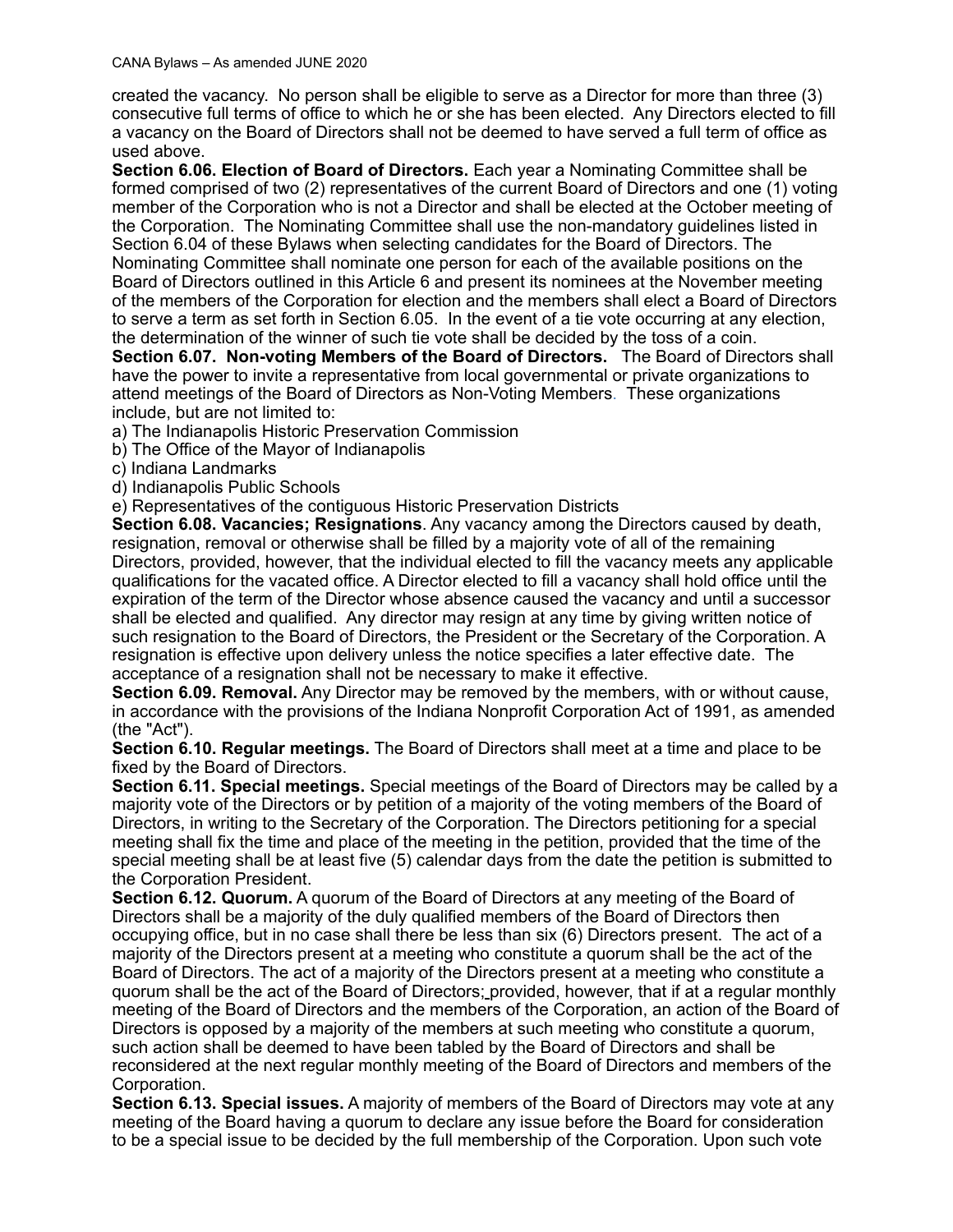by the Board of Directors, a decision on the issue shall be deferred until the next regular or special meeting of the Corporation.

**Section 6.14. Attendance.** A Director who exceeds three (3) absences may subject to review for possible removal from the Board.

**Section 6.15. No Action Without Meeting.** All actions of the Board of Directors must be taken at a meeting thereof and may not be taken by written consent.

**Section 6.16. Committees.** The Board of Directors may from time to time establish special committees consisting of Directors or members in good standing as deemed necessary to carry on the work of the Corporation. The Treasurer, by virtue of his/her office, shall be the Chairperson of any finance committee established by the Board of Directors.

**Section 6.17. Rules of order.** To the extent they are not inconsistent with the Articles of Incorporation or Code of Bylaws, all meetings of the Corporation shall be governed by "Robert's Rules of Order, Newly Revised." All questions of procedure shall be referred to the presiding officer, whose decision as to such question shall be binding.

#### **ARTICLE 7 Officers**

**Section 7.01. Officers and Agents.** The officers of the Corporation shall consist of a President, one or more Vice-Presidents, a Secretary, a Treasurer, and such other officers as the Board of Directors may, by resolution, designate from time to time. Any two (2) or more offices may be held by the same person.

**Section 7.02. Election of Officers.** All officers shall be chosen annually at the annual meeting of the Board of Directors from among the members of the Board. The Board of Directors shall meet each year after the annual meeting of the members of the Corporation at a place designated by the Board of Directors, in order to vote on the nominees for officers.

**Section 7.03. Term of Office and Qualification.** Each officer shall hold office (unless the officer resigns, is removed, or dies) until the next annual meeting of the Board of Directors or until a successor is chosen and qualified. No officer shall be eligible to serve in a particular office for more than three (3) consecutive full terms, provided that a person who is named an officer to complete the term of an officer who has died, resigned or been removed shall be permitted to serve three (3) subsequent full terms.

**Section7.04. President.** The Board of Directors shall elect as President a member of the Board of Directors. No Director may serve as President during the first year of his or her first term as a Director. The President will serve on the Board as the Immediate Past President for one (1) year following the end of his or her term as President. The President shall be the principal executive officer of the Corporation and shall preside at all meetings of the Board of Directors and members, if present; shall appoint the chairmen and members of all standing and temporary committees; shall be the chief executive officer of the Corporation; shall have and exercise general charge and supervision of the affairs of the Corporation; and shall do and perform such other duties as this Code of By-Laws provides or as may be assigned by the Board of Directors.

**Section 7.05. Vice-President.** The Vice-President shall exercise and perform all powers of, and perform the duties incumbent upon, the President during the absence or disability of the President and shall exercise and perform such other powers and duties as this Code of By-Laws, the Board, or the President may prescribe.

**Section 7.06. Secretary.** The Secretary shall have the custody and care of the corporate records and the minute's book of the Corporation. The Secretary shall 1) serve, or cause to be served, all notices of the Corporation, 2) keep the minutes of the Membership and Board of Directors meetings, 3) shall distribute, or cause to be distributed, a copy of minutes to the Membership and/or the Board of Directors on or before the next meeting of such body, 4) be custodian of the records of the Corporation, 5) shall authenticate records of the Corporation as necessary, 6) and shall perform such other duties as may be required by this Code of By-Laws or as may be prescribed by the Board of Directors or the President.

**Section 7.07. Treasurer.** The Treasurer shall keep correct and complete records of accounts, showing accurately at all times the financial condition of the Corporation. The Treasurer shall be the legal custodian of all monies, notes, securities, and other valuables that may from time to time come into the possession of the Corporation. All funds of the Corporation coming into the Treasurer's hands shall be immediately deposited in some reliable bank or other depository to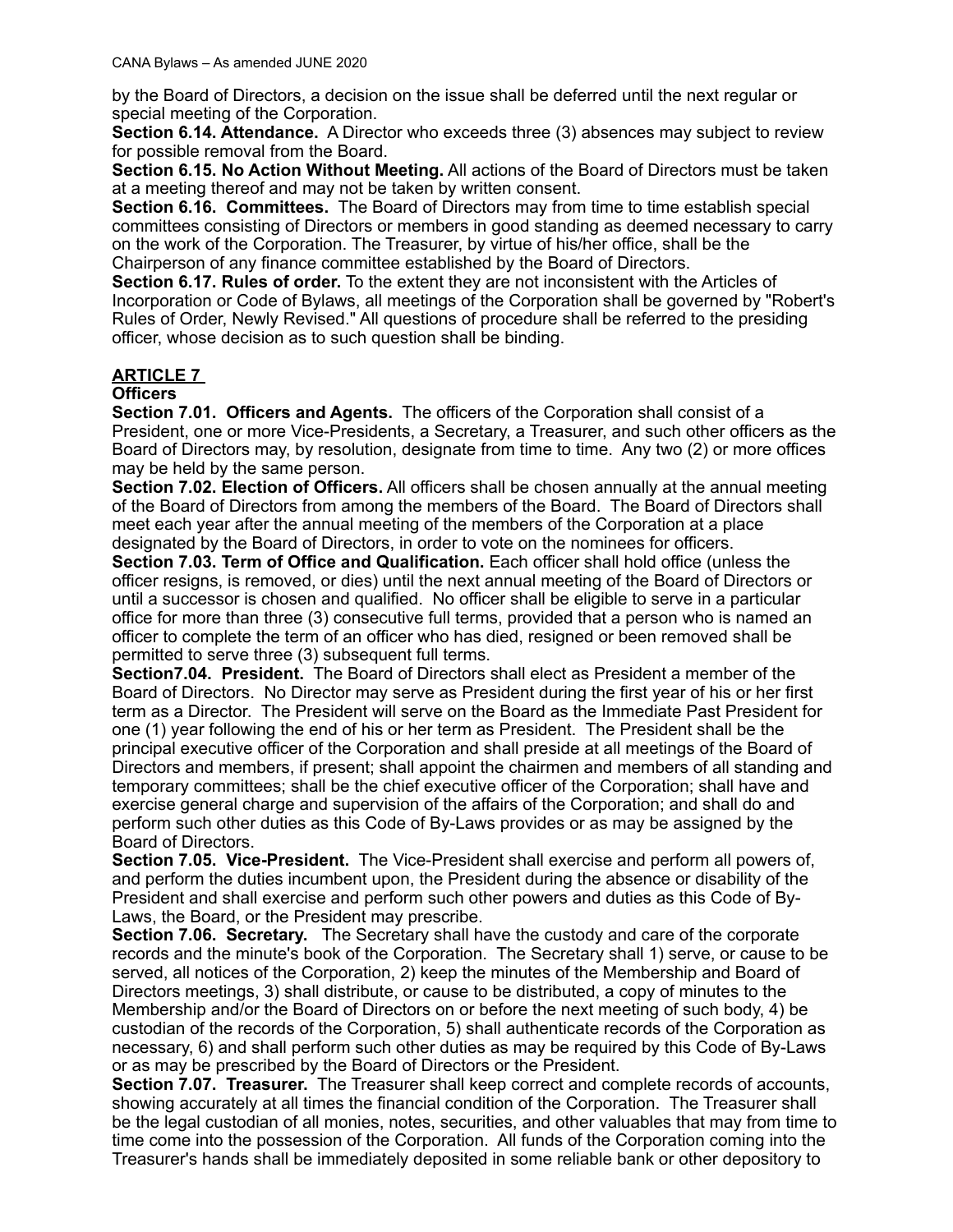be designated by the Board of Directors, and shall keep such bank account in the name of the Corporation. The Treasurer shall furnish at meetings of the Board of Directors, or whenever requested, a statement of the financial condition of the Corporation and shall perform such other duties as may be required by this Code of By-Laws or as may be prescribed by the Board of Directors or the President.

**Section 7.08. Assistant Officers.** The Board of Directors may from time to time designate assistant officers who shall exercise and perform such powers and duties as the officers whom they are elected to assist shall specify and delegate to them, and such other powers and duties as may be prescribed by this Code of By-Laws, the Board of Directors or the President. **Section 7.09. Removal.** Any officer may be removed from office, with or without cause, by

action of a majority of the Board of Directors.

**Section 7.10. Resignations.** Any officer may resign at any time by delivering notice to the Board of Directors, the President or the Secretary. A resignation is effective upon delivery unless the notice specifies a later effective date.

### **ARTICLE 8**

#### **Financial Affairs**

**Section 8.01. Checks, etc.** All checks, drafts, notes, bonds, bills of exchange, and orders for the payment of money and other evidences of indebtedness shall, unless otherwise directed by the Board of Directors or required by law, be signed by any two (2) of the following officers who are different persons: President, Vice-President, Secretary or Treasurer; provided, however, that any such obligations in an amount equal to or fewer than One Thousand Dollars (\$1,000.00) may be signed by any one (1) of such preceding officers. No loan or other evidence of indebtedness in an amount greater than one thousand dollars (\$1,000.00) shall be issued in the Corporation's name unless authorized by a resolution of the Board of Directors. The Board of Directors may, however, designate officers or employees of the Corporation, other than those named above, who may, in the name of the Corporation, execute drafts, checks, and orders for the payment of money in its behalf.

**Section 8.02. Spending.** The Corporation may spend funds for activities which benefit the Corporation or neighborhood, including:

- a) Fundraisers
- b) Foundation donor recognition/appreciation
- c) Promotion of the Corporation
- d) Foundation needs
- e) Philanthropic endeavors
- f) Recognition of individuals or organizations that support the Corporation
- g) Community events
- h) Corporation Board of Directors appreciation
- i) Administrative needs
- j) Other activities as approved by the membership

The Board of Directors may authorize expenditures up to one thousand dollars (\$1000.00) without the approval of the membership. Expenditures in excess of one thousand dollars (\$1,000.00) requires a majority vote of the membership as defined in Section 5.09.

**Section 8.03. Investments.** The Corporation shall have the right to retain all or any part of any securities or property acquired by it in whatever manner, and to invest and reinvest any funds held by it.

**Section 8.04. Audit.** The President shall appoint one or more members to audit the Treasurer's accounts at the close of the calendar year and to report their findings at the February meeting of members. Any member may request to participate in the audit by delivering notice to the President prior to the November annual meeting.

## **ARTICLE 9**

#### **Fiscal Year**

The fiscal year of the Corporation shall be the calendar year and shall begin on the first day of January of each year and end on the last day of December of each year.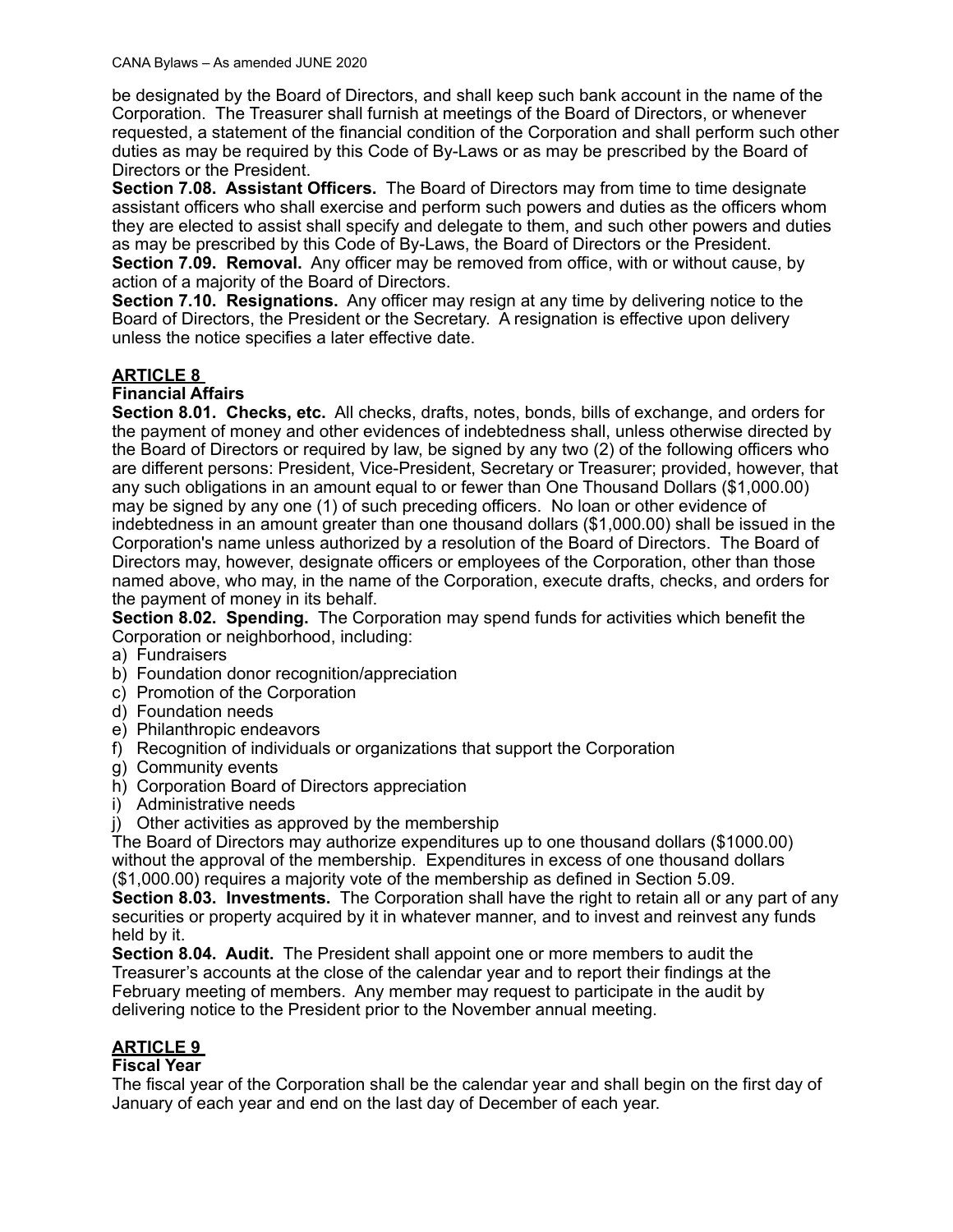### **ARTICLE 10**

#### **Corporate Indemnification**

To the extent not inconsistent with the laws of the State of Indiana, every person (and the heirs, estate, executors, administrators and personal representatives of such person) who is or was a Director or officer of the Corporation shall be indemnified by the Corporation as provided in the Act.

## **ARTICLE 11**

#### **Prohibited Activities**

Notwithstanding any other provision of this Code of By-Laws, no member, Director, officer, employee or agent of this Corporation shall take any action or carry on any activity by or on behalf of the Corporation not permitted to be taken or carried on by an organization described in Section 501(c)(4) of the Internal Revenue Code of 1986, as amended, or any successor provision or provisions thereto.

The Corporation shall not lend money to or guarantee the obligations of any officer, member, or Director to the Corporation.

# **ARTICLE 12**

#### **Amendments**

The power to make, alter, amend or repeal this Code of By-Laws is vested in the members of the Corporation, which power shall be exercised by the affirmative vote of a majority of the members present at any meeting of the members; provided, however, that the proposed amendment shall have been provided to the members present at the regular monthly meeting of members prior to the meeting at which such vote is taken. INDS01 SWT 990886v2